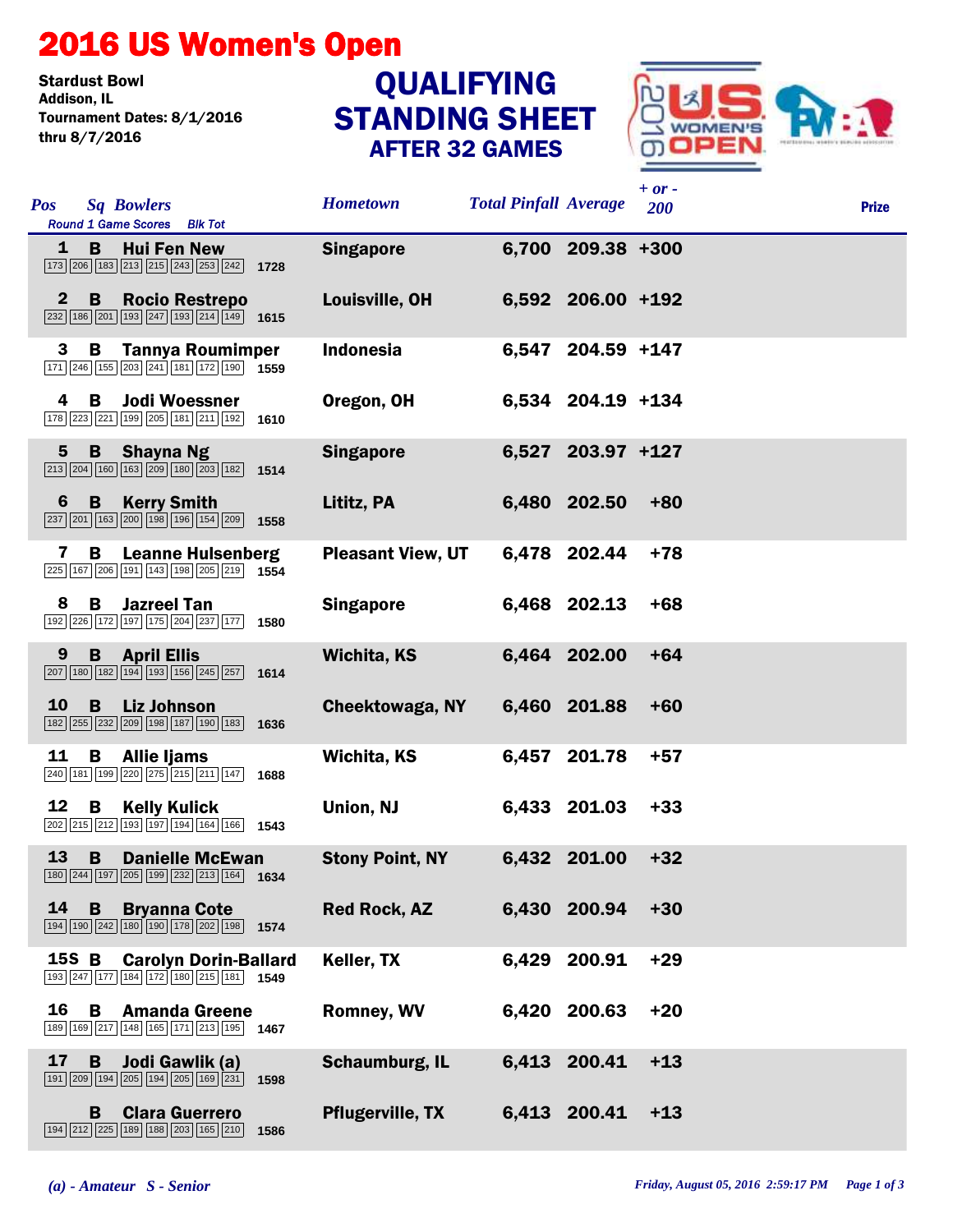| Pos |                      | <b>Sq Bowlers</b><br>Round 1 Game Scores Blk Tot                                                                   |      | <b>Hometown</b>                       | <b>Total Pinfall Average</b> |                   | $+ or -$<br>200 | <b>Prize</b> |
|-----|----------------------|--------------------------------------------------------------------------------------------------------------------|------|---------------------------------------|------------------------------|-------------------|-----------------|--------------|
| 19  | В                    | Daria Pajak (a)<br>173 172 226 181 214 214 225 191                                                                 | 1596 | <b>Poland</b>                         |                              | 6,407 200.22      | $+7$            |              |
| 20  | В                    | <b>Diandra Asbaty</b><br>202 166 189 217 175 177 204 215                                                           | 1545 | Chicago, IL                           |                              | 6,405 200.16      | $+5$            |              |
| 21  | B                    | <b>Missy Parkin</b><br>244 214 171 208 187 210 167 189                                                             | 1590 | Laguna Hills, CA                      | 6,382                        | 199.44            | $-18$           |              |
| 22  | B                    | <b>Ashly Galante</b><br>203 226 229 169 194 213 193 186 1613                                                       |      | Palm Harbor, FL                       | 6,377                        | 199.28            | $-23$           |              |
| 23  | B                    | <b>Shannon Sellens (a)</b><br>210 177 191 228 149 217 229 244 1645                                                 |      | Copiague, NY                          | 6,373                        | 199.16            | $-27$           |              |
| 24  | В<br><b>Cut Line</b> | <b>Shannon Pluhowsky</b><br>173 162 156 194 215 201 208 172 1481                                                   |      | Dayton, OH                            | 6,370                        | 199.06            | $-30$           |              |
| 25  | $\mathbf B$          | Diana Zavjalova<br>$\boxed{192}\boxed{215}\boxed{183}\boxed{247}\boxed{227}\boxed{200}\boxed{170}\boxed{211}$ 1645 |      | Latvia                                | 6,366                        | 198.94            | $-34$           | \$2,125      |
| 26  | B                    | <b>Kaidee Sutphin</b><br>207 223 238 188 177 173 181 180 1567                                                      |      | <b>Mount Dora, FL</b>                 |                              | 6,361 198.78      | $-39$           | \$2,100      |
| 27  | B                    | <b>Liz Kuhlkin</b><br>225 183 200 234 204 169 201 170                                                              | 1586 | <b>Schenectady, NY</b>                | 6,356                        | 198.63            | $-44$           | \$2,075      |
| 28  | B                    | <b>Shannon O'Keefe</b><br>178 169 173 208 233 214 279 219 1673                                                     |      | <b>O'Fallon, IL</b>                   |                              | 6,344 198.25      | $-56$           | \$2,050      |
| 29  | B                    | <b>Maria Rodriguez</b><br>182 192 169 215 192 169 207 227 1553                                                     |      | <b>Austin, TX</b>                     | 6,310                        | 197.19            | $-90$           | \$2,025      |
| 30  | B                    | <b>Jennifer Higgins</b><br>202 200 159 176 210 181 205 176 1509                                                    |      | <b>Westerville, OH</b>                | 6,300                        | $196.88 - 100$    |                 | \$2,000      |
| 31  |                      | <b>B</b> Valerie Calberry (a)<br>171 134 199 203 173 201 246 228 1555                                              |      | Derry, NH                             |                              | 6,280 196.25 -120 |                 | \$1,975      |
| 32  | В                    | <b>Summer Jasmin</b><br>192 224 201 201 199 210 194 170                                                            | 1591 | <b>Beckley, WV</b>                    |                              | 6,278 196.19 -122 |                 | \$1,950      |
| 33  | B                    | <b>Josie Earnest</b><br>193 207 225 160 154 180 171 215                                                            | 1505 | <b>Nashville, TN</b>                  |                              | 6,277 196.16 -123 |                 | \$1,925      |
| 34  | B                    | <b>Shalin Zulkifli</b><br>171 179 163 178 212 173 202 157                                                          | 1435 | <b>Malaysia</b>                       |                              | 6,274 196.06 -126 |                 | \$1,900      |
| 35  | В                    | <b>Brandi Branka</b><br>255 222 173 181 172 188 206 179                                                            | 1576 | <b>Momence, IL</b>                    |                              | 6,246 195.19 -154 |                 | \$1,875      |
| 36  | B                    | <b>Megan Kelly</b><br>212 181 201 162 172 205 193 224                                                              | 1550 | Dayton, OH                            |                              | 6,242 195.06 -158 |                 | \$1,850      |
| 37  | B                    | <b>Kamilah Dammers</b><br>194 204 258 195 153 208 170 160 1542                                                     |      | <b>Aruba</b>                          | 6,233                        | 194.78 -167       |                 | \$1,825      |
| 38  | B                    | <b>Kristina Szczerbinski</b><br>228 188 160 158 201 206 180 170 1491                                               |      | North Tonawanda, NY 6,212 194.13 -188 |                              |                   |                 | \$1,800      |
| 39  | В                    | Marcia Kloempken (a)<br>195 161 159 197 177 214 182 190 1475                                                       |      | <b>Pleasant View, UT</b>              |                              | 6,211 194.09 -189 |                 | \$1,775      |